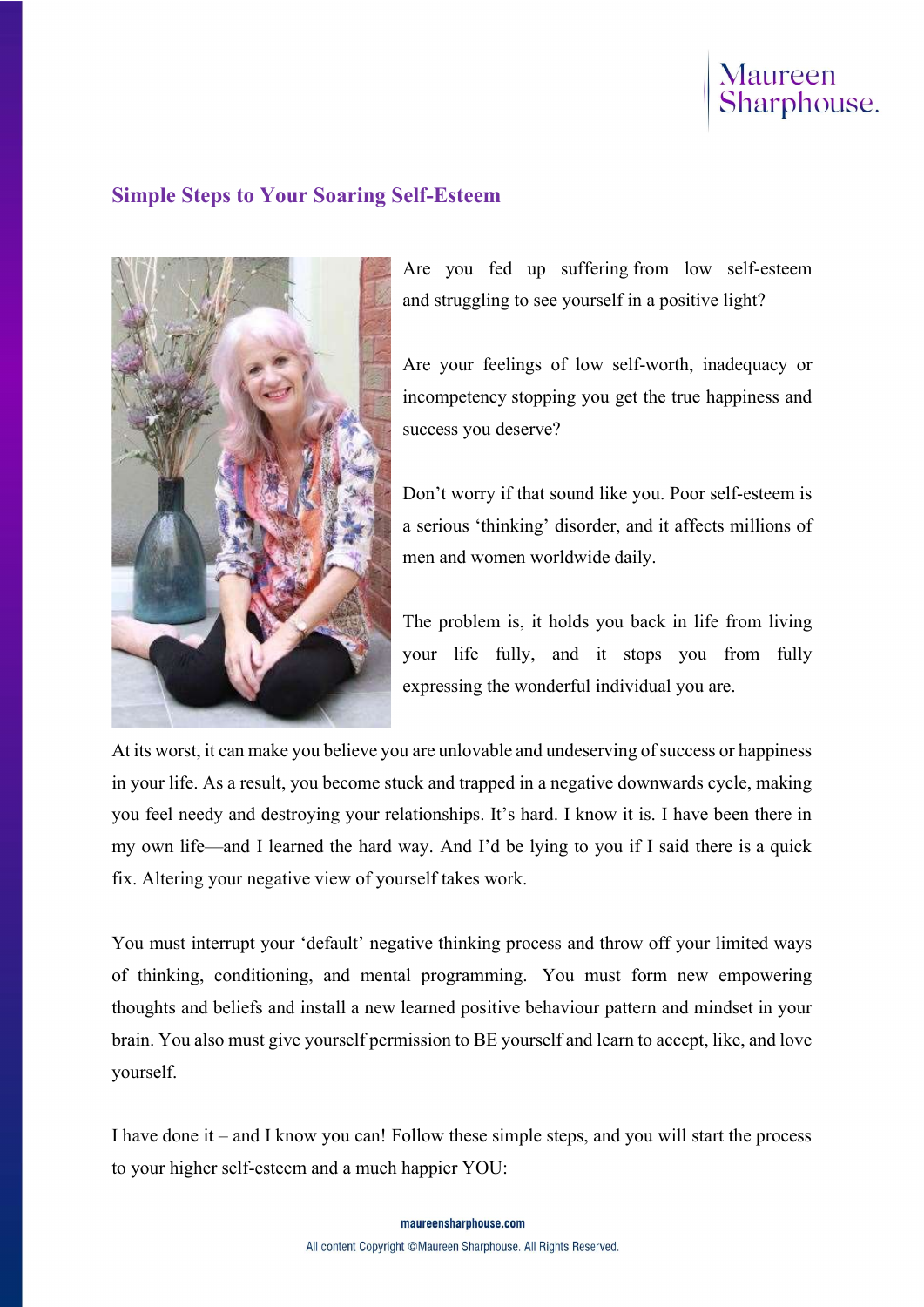

 $\triangleright$  View yourself holistically and take an inventory of your positive skills, talents, experience, and qualities. See that you are a unique and multi-faceted human being with your own special 'bundle of resources, knowledge, strengths and skills.

 $\triangleright$  Start each day with empowering affirmations, and throughout your day, use positive self-talk. Be your own best friend and treat yourself kindly—and speak to yourself as you would a loved one. Give up being your harshest critic. You are getting in the way of you being your best you!

 $\triangleright$  Surround yourself with positive people. Spend quality time with people you enjoy being around – who nourish, encourage, and believe in you. Positivity is contagious, and you will start to feel better about yourself as the 'feel good' factor spreads.

 $\triangleright$  Keep a daily journal or 'feel-good' diary and reflect positively every evening. List all the things you have felt good about yourself for during the day or are proud of yourself for achieving. Make sure to reflect and highlight things from all areas of your life – work, home, relationships, rest, and play.

 $\triangleright$  See yourself as a 'one of' and see that nothing is to be gained from comparing yourself to others. There is only one of you, so stop trying hard to fit in or be someone others want you to be. Instead, be proud to be YOU and express your uniqueness. You were born to be you, stand out and shine!

 $\triangleright$  Learn to laugh at yourself and forgive yourself. Know that we all make mistakes and do silly things at times. See that nothing is to be gained from beating yourself up over your mistakes. Instead, throw off your embarrassment, learn what you can from them- and then let them go.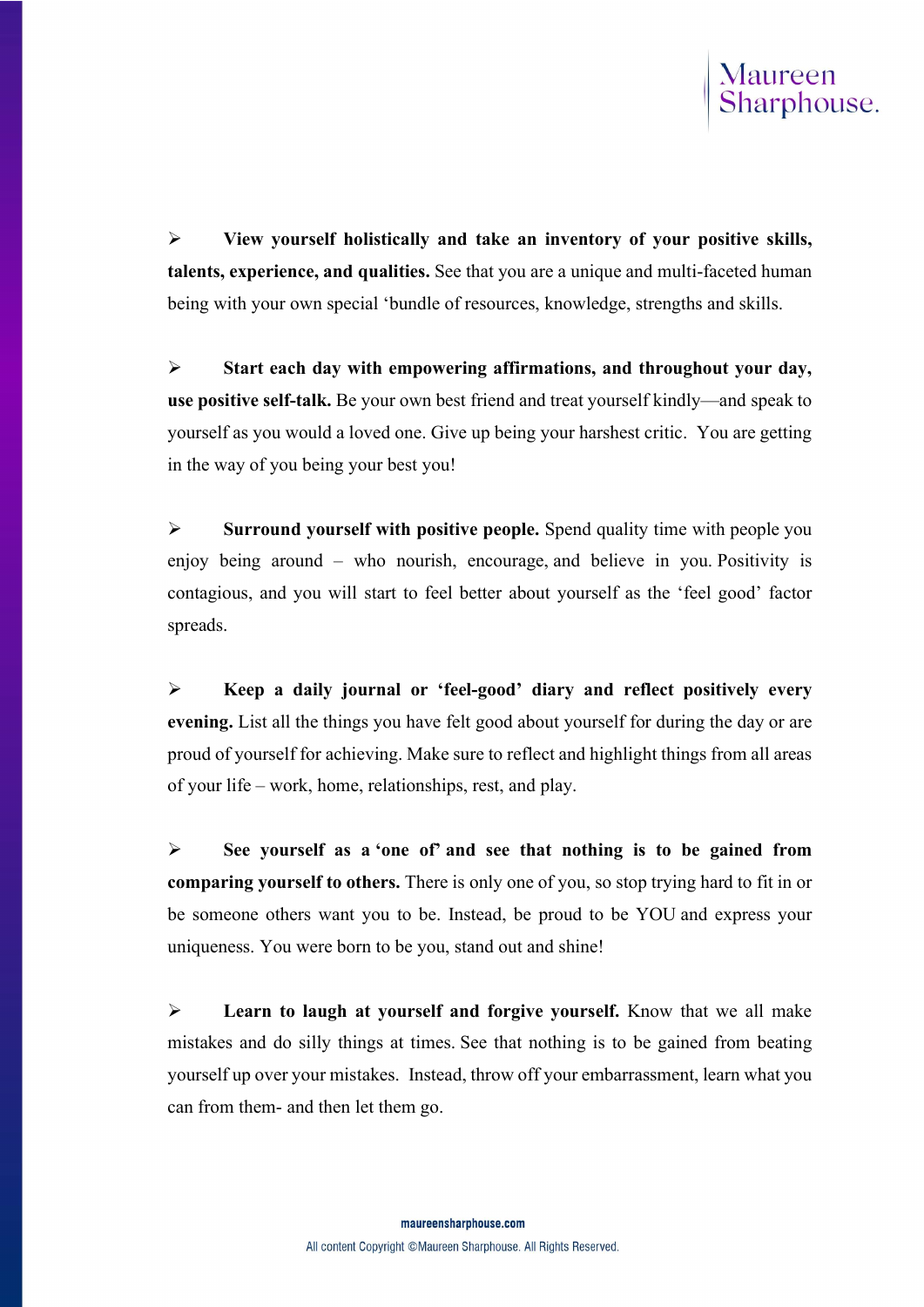

 $\triangleright$  Accept the compliments and praise of others and take time to pat yourself on the back. Positive words of encouragement and praise feed your subconscious and help your self-esteem grow and confidence. So, accept all praise gracefully when it comes from others – and give praise from 'you' to you!

 $\triangleright$  Learn to say 'NO' at times rather than being a people pleaser. See that your thoughts, opinions, and needs are valid and worthy. Learn to trust and respect your judgment and put value and importance on your voice.

 $\triangleright$  Take pride in your appearance. If you make an effort to look good, you will feel good. Eat healthily, nourish yourself well and take time to exercise. Get a great haircut, treat yourself to an outfit you love, indulge in a bubble bath, and pamper yourself. Go for a bike ride, or a walk in the hills, or sit on a park bench, or in your garden— and breathe in the clean, fresh air and let staleness go.

 $\triangleright$  Value your life and see that your life matters. Remind yourself that life is short and precious. You are here on this earth to be you and be your very best you. So, value your life, live a life of purpose, squeeze the joy, and make each moment count.

 $\triangleright$  Accept what you can't change. Embrace what's unchangeable, including the past, for it's over. Concentrate on what you CAN DO and the person you CAN BE, in the present and the NOW.

 $\triangleright$  Take ownership of your thoughts and opinions. Throw off the limiting beliefs you hold about yourself—and that others may have of you. Form empowering beliefs that will serve you much better and believe in your strengths and abilities and all that you are.

Stretch your 'comfort zone' daily. Face your fears and dig deep for courage. Stop worrying about fear of failure, what people might say about you, or of